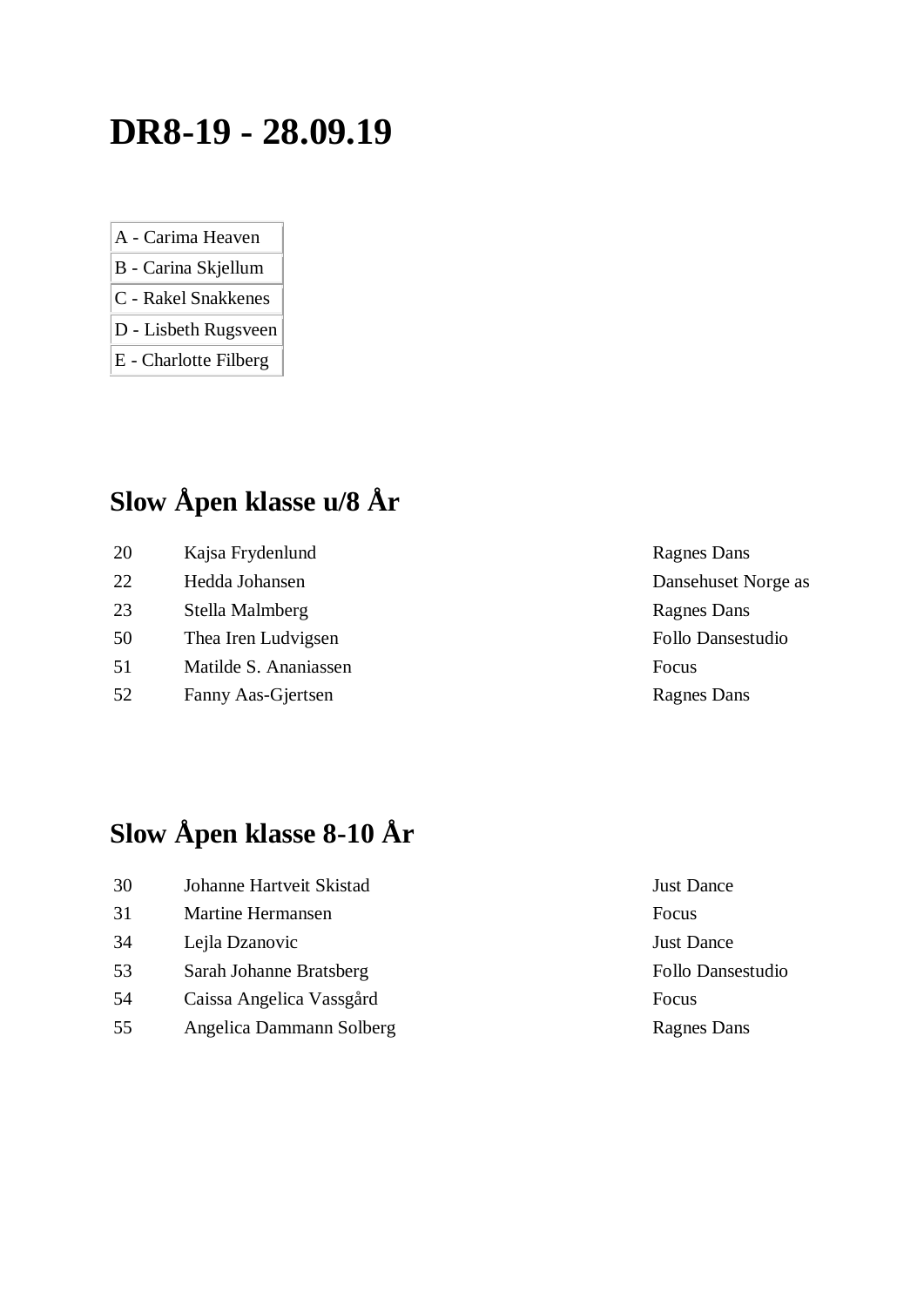## **Slow Åpen klasse 10-12 År**

| $\mathbf{1}$   | (60)  | Paulina Snekute         | Follo Dansestudio    |
|----------------|-------|-------------------------|----------------------|
| 2              | (67)  | Mille Lundin Johansen   | Focus                |
| 3              | (401) | Ronja Weiberg Kirkeby   | Eldbjørgs danseskole |
| $\overline{4}$ | (400) | Mari Røstøen            | Eldbjørgs danseskole |
| 5              | (62)  | Mia Neuenkirchen        | <b>Just Dance</b>    |
| 6              | (69)  | <b>Mathilde Gwardys</b> | Follo Dansestudio    |
| 7/9            | (63)  | Angelica Vollene Sagegg | Follo Dansestudio    |
| 7/9            | (64)  | Thea S. Nilsen          | Ragnes Dans          |
| 7/9            | (68)  | Andrea Aarhus Lysebo    | Ragnes Dans          |
| 10             | (40)  | Maja Pettersen          | Danseloftet          |

## **Slow Åpen klasse o/12 År**

| $\mathbf{1}$<br>(82)    | Vilja Hauge Bardal             | Focus               |
|-------------------------|--------------------------------|---------------------|
| 2<br>(84)               | Milla Østhus -Olsen            | Focus               |
| 3<br>(43)               | Juliane Wisth Torgersen        | <b>Ragnes Dans</b>  |
| $\overline{4}$<br>(101) | Hege Anita Hansen              | Dansehuset Norge as |
| 5<br>(80)               | Stella Synnøve Grøstad Bløndal | Focus               |
| (85)<br>6               | Elise Fjeld                    | Danseloftet         |
| 7<br>(88)               | Sara Ringdal                   | Follo Dansestudio   |
| 8/9<br>(42)             | Elida Aam                      | Danseloftet         |
| 8/9<br>(81)             | Aleksandra Ebbestad            | Focus               |
| 10<br>(100)             | Sanne Neeb                     | Danseloftet         |

# **Slow dobbel Mester/Champ/Elite u/12 År**

| $\mathbf{1}$ | (122) Kaja Rosseland - Tia Chantel Filberg Focus |                   |
|--------------|--------------------------------------------------|-------------------|
| 2            | (320) Synne Wijk - Kristine Torvik               | <b>Just Dance</b> |
| 3            | (321) Pernille Østreng - Maren Arntsen           | Focus             |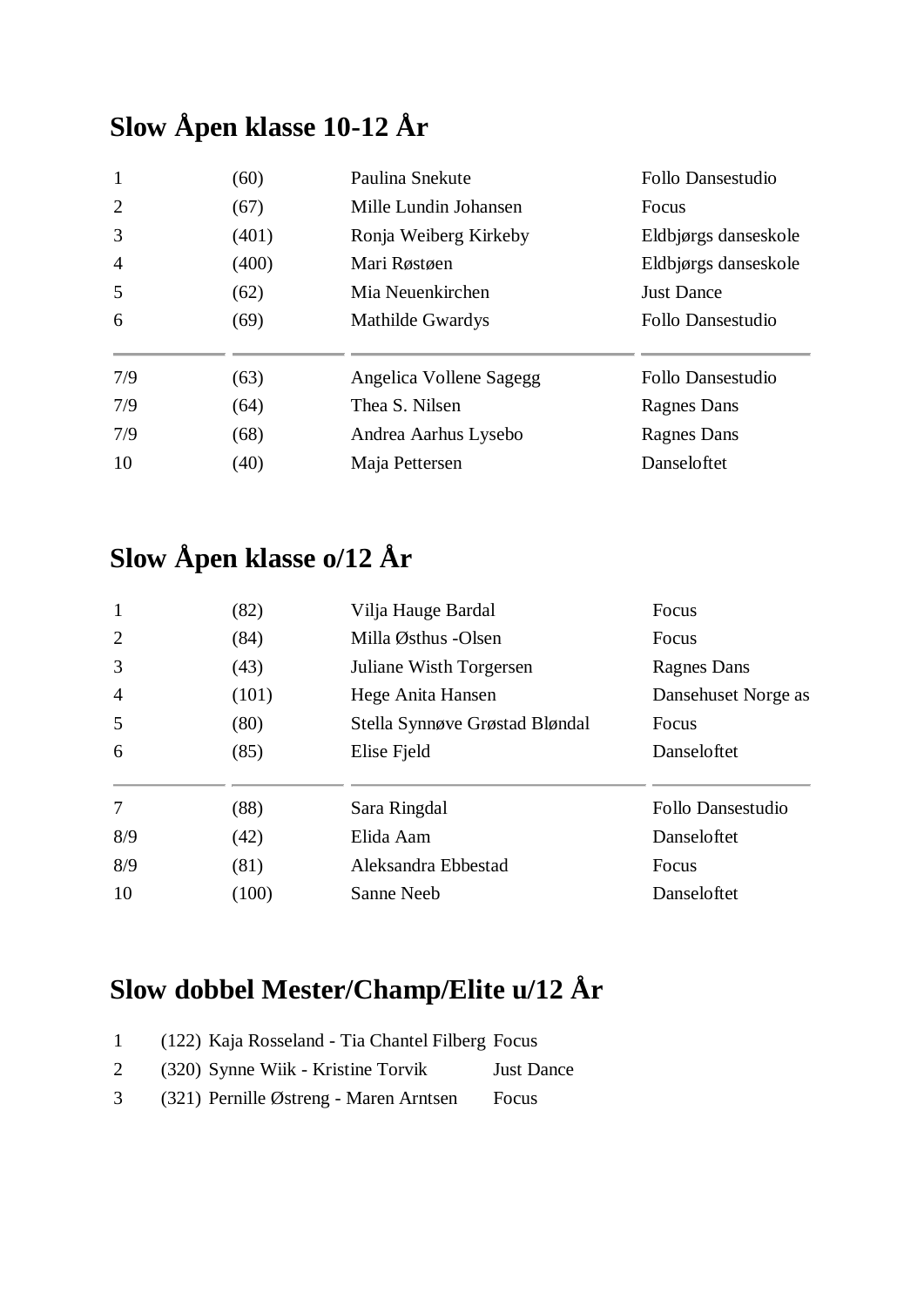#### **Slow**

|               |  |  |  |                | $ Cpl A B C D E 1-1 1-2 1-3 Result Name$ |                                                                                    |
|---------------|--|--|--|----------------|------------------------------------------|------------------------------------------------------------------------------------|
|               |  |  |  |                |                                          | 122   1   1   1   1   5   -----   -----   1   Kaja Rosseland - Tia Chantel Filberg |
| 320 2 2 2 2 2 |  |  |  | $ 5 $ $ -----$ |                                          | 2 Synne Wiik - Kristine Torvik                                                     |
| 321 3 3 3 3 3 |  |  |  |                |                                          | 3   Pernille Østreng - Maren Arntsen                                               |

### **Total**

|           | $ Cpl $ Slow Total Result |                                                        |
|-----------|---------------------------|--------------------------------------------------------|
|           |                           | 122   1   1   1   Kaja Rosseland - Tia Chantel Filberg |
|           | $ 320 $ 2 $ 2$ $ 2$       | Synne Wiik - Kristine Torvik                           |
| $ 321 $ 3 | $\overline{3}$            | Pernille Østreng - Maren Arntsen                       |

# **Slow dobbel Mester/Champ/Elite o/12 År**

| $\mathbf{L}$   | (334) | Valerie Bryn - Anine Rugsveen                  | <b>Just Dance</b> |
|----------------|-------|------------------------------------------------|-------------------|
| 2              | (332) | Sophia Louise Andresen - Rebekka Salt Grønlund | Focus             |
| 3              | (330) | Minnie Fischer Eriksen - Desiré Mikkelsen      | Follo Dansestudio |
| $\overline{4}$ | (333) | Jessica Salt Grønlund - Hanna Dunvoll          | Focus             |

#### **Slow**

| Cpl |                 |                |                |                 |                |   |   |   |   | $ \mathbf{A} \mathbf{B} \mathbf{C} \mathbf{D} \mathbf{E} _1^{1}$   1-2   1-3   1-4   Result   Name |                                                   |
|-----|-----------------|----------------|----------------|-----------------|----------------|---|---|---|---|----------------------------------------------------------------------------------------------------|---------------------------------------------------|
| 330 | $\vert 3 \vert$ | 3              | $\overline{3}$ | $\vert 3 \vert$ | $\vert$ 3      |   |   | 5 |   | 3                                                                                                  | Minnie Fischer Eriksen - Desiré Mikkelsen         |
| 332 |                 | $^{\prime}2$   | $\overline{2}$ | $\overline{2}$  |                |   | 5 |   |   | 2                                                                                                  | Sophia Louise Andresen - Rebekka Salt<br>Grønlund |
| 333 | $\overline{4}$  | $\overline{4}$ | $\overline{4}$ | $\overline{4}$  | $\overline{4}$ |   |   |   | 5 | 4                                                                                                  | Jessica Salt Grønlund - Hanna Dunvoll             |
| 334 |                 |                |                |                 | $\overline{2}$ | 3 |   |   |   |                                                                                                    | Valerie Bryn - Anine Rugsveen                     |

|  | $ Cpl $ Slow Total Result |                                           |
|--|---------------------------|-------------------------------------------|
|  |                           | Minnie Fischer Eriksen - Desiré Mikkelsen |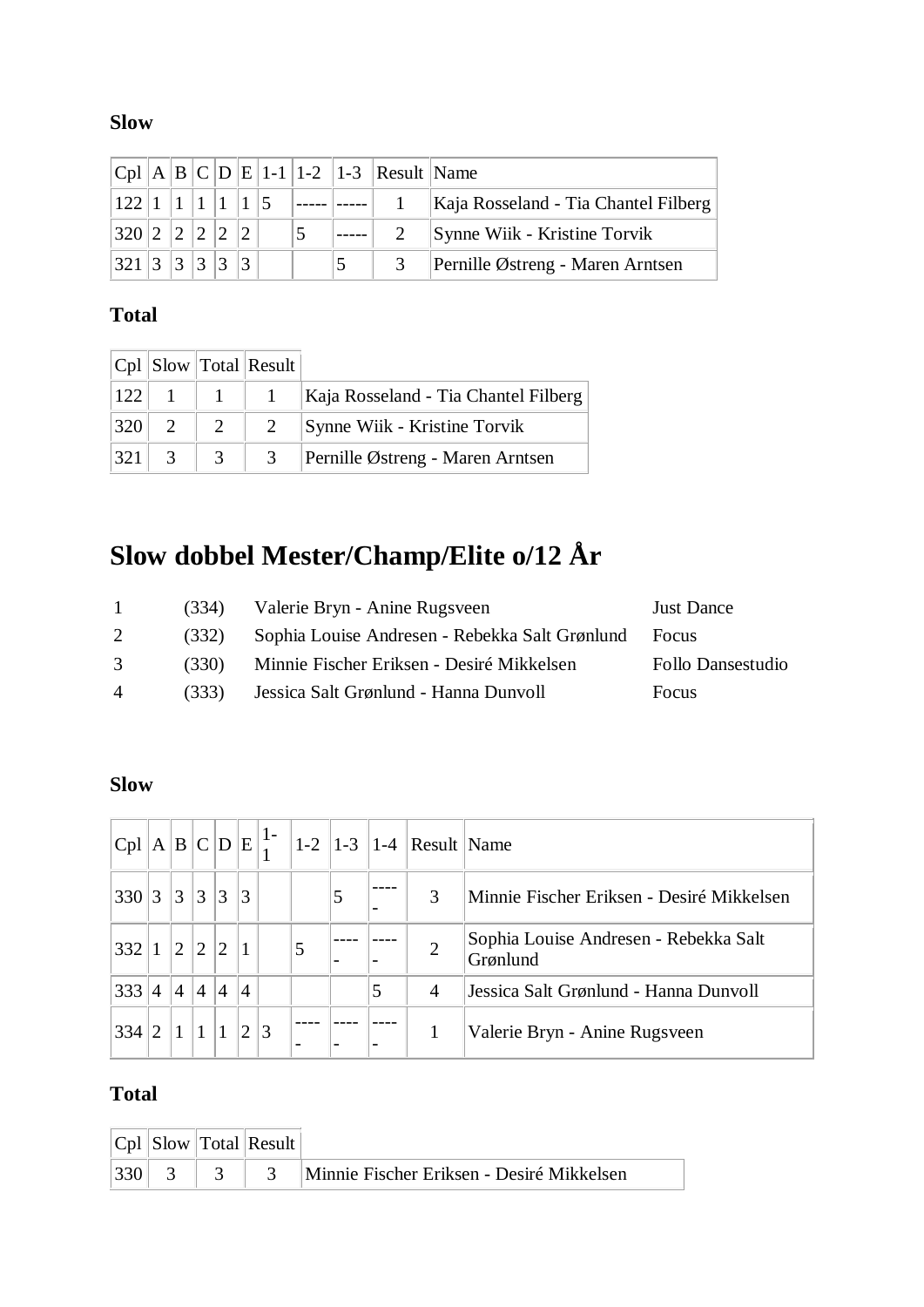| 332 |  | 2   Sophia Louise Andresen - Rebekka Salt Grønlund |
|-----|--|----------------------------------------------------|
| 333 |  | 4   Jessica Salt Grønlund - Hanna Dunvoll          |
|     |  | $ 334 $ 1   1   1   Valerie Bryn - Anine Rugsveen  |

## **Slow Mester u/10 År**

| 140 | Sara Eilertsen                | Follo Dansestudio    |
|-----|-------------------------------|----------------------|
| 141 | Leyni Marie Fidje Engebretsen | Follo Dansestudio    |
| 142 | Hedvig Lysebo Bergmann        | Ragnes Dans          |
| 143 | Maria Hoel Solheim            | Eldbjørgs danseskole |
| 144 | Tiril Aarum                   | Follo Dansestudio    |
| 145 | Mathilde Vinje                | Follo Dansestudio    |
|     |                               |                      |

## **Slow Mester 10-12 År**

| $\mathbf{1}$   | (192) | <b>Lacey Dalling</b>       | Uk dancers           |
|----------------|-------|----------------------------|----------------------|
| $\overline{2}$ | (152) | Kristine Torvik            | <b>Just Dance</b>    |
| 3              | (191) | Leah-Otilie Thoresen       | Focus                |
| $\overline{4}$ | (155) | Eva Maria Hansen           | <b>Just Dance</b>    |
| 5              | (403) | Anna Blakseth              | <b>Focus</b>         |
| 6              | (156) | Pernille Østreng           | Focus                |
| 7              | (154) | Sofia Solheim Toft         | Eldbjørgs danseskole |
| 8              | (66)  | Victoria Bator Thorsen     | Follo Dansestudio    |
| 9/10           | (153) | Ane Sophie Bratsberg       | Follo Dansestudio    |
| 9/10           | (157) | Frøya Lund Spydevold       | Ragnes Dans          |
| 11/12          | (150) | Melanie Leana Wettre Felin | Follo Dansestudio    |
| 11/12          | (151) | Maren Arntsen              | Focus                |

## **Slow Mester 12-14 År**

|                | (87)  | Eva Lauritzen          | Focus             |
|----------------|-------|------------------------|-------------------|
|                | (162) | Pernille Diesen        | Focus             |
|                | (161) | Vilja Lorene Folstadli | Focus             |
| $\overline{4}$ | (110) | Anna Sofia Hansen      | <b>Just Dance</b> |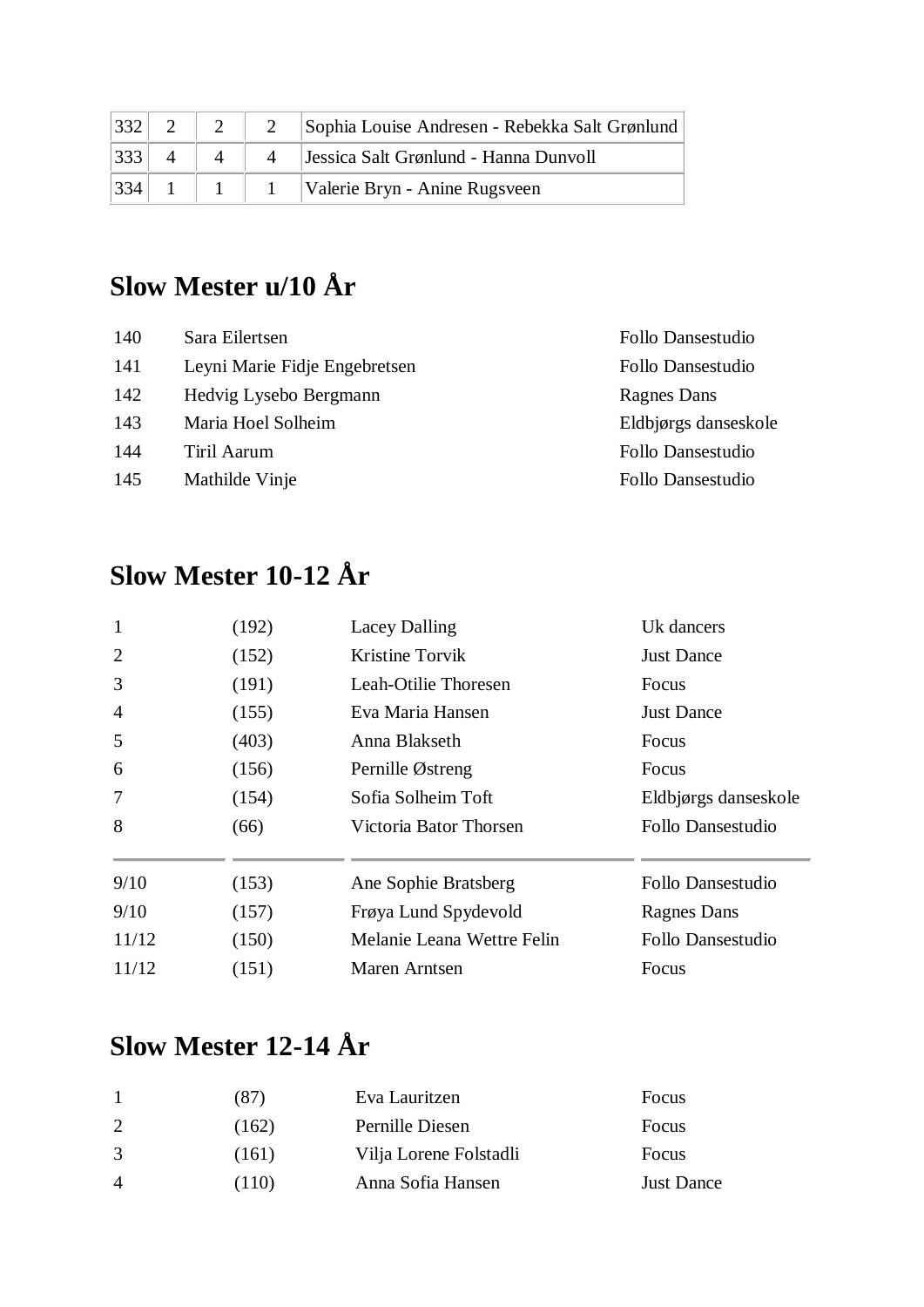## **Slow Mester o/14 År**

| (227) | <b>Charlie Paddock</b>    | Uk dancers           |
|-------|---------------------------|----------------------|
| (222) | Sandra Reiersen           | Ragnes Dans          |
| (173) | Emma Louise Hellem        | Focus                |
| (170) | Tuva Lee Blomstrøm        | Focus                |
| (174) | Iselin Hansen             | Danseloftet          |
| (177) | Thelma Aakervik           | Ragnes Dans          |
| (171) | Synne Cecilie Rauan       | Danseloftet          |
| (175) | Solveig Aune Næss         | Follo Dansestudio    |
| (176) | Thea Sommerstad Trillerud | Eldbjørgs danseskole |
| (340) | Julia D'alicandro         | Danseloftet          |
|       |                           |                      |

# **Slow Champ u/10 År**

| 180 | Gabriele Dita Kairyte       | <b>Just Dance</b> |
|-----|-----------------------------|-------------------|
| 181 | Gina Casandra Hagen Elguren | Follo Dansestudio |

## **Slow Champ 10-12 År**

| $\mathbf{1}$   | (202) | <b>Tilly Duffy</b>       | Uk dancers        |
|----------------|-------|--------------------------|-------------------|
| 2              | (198) | Martine Høgli            | Ragnes Dans       |
| 3              | (194) | <b>Summer Norton</b>     | Uk dancers        |
| $\overline{4}$ | (195) | Pernille Valbjørn        | <b>Just Dance</b> |
| 5              | (200) | Megan Jones              | Uk dancers        |
|                |       |                          |                   |
| 6/8            | (190) | Synne Wiik               | <b>Just Dance</b> |
| 6/8            | (193) | Vanessa Sommer           | Follo Dansestudio |
| 6/8            | (196) | Rakel Lea Birgisdóttir   | <b>Just Dance</b> |
| 9              | (199) | Julie-Madeleine Andresen | Follo Dansestudio |

| $ C_{D} $ |  |  |  |  |  | $ A B C D E 1-1 1-2 1-3 1-4 1-5 Result Name$ |               |
|-----------|--|--|--|--|--|----------------------------------------------|---------------|
|           |  |  |  |  |  |                                              | Summer Norton |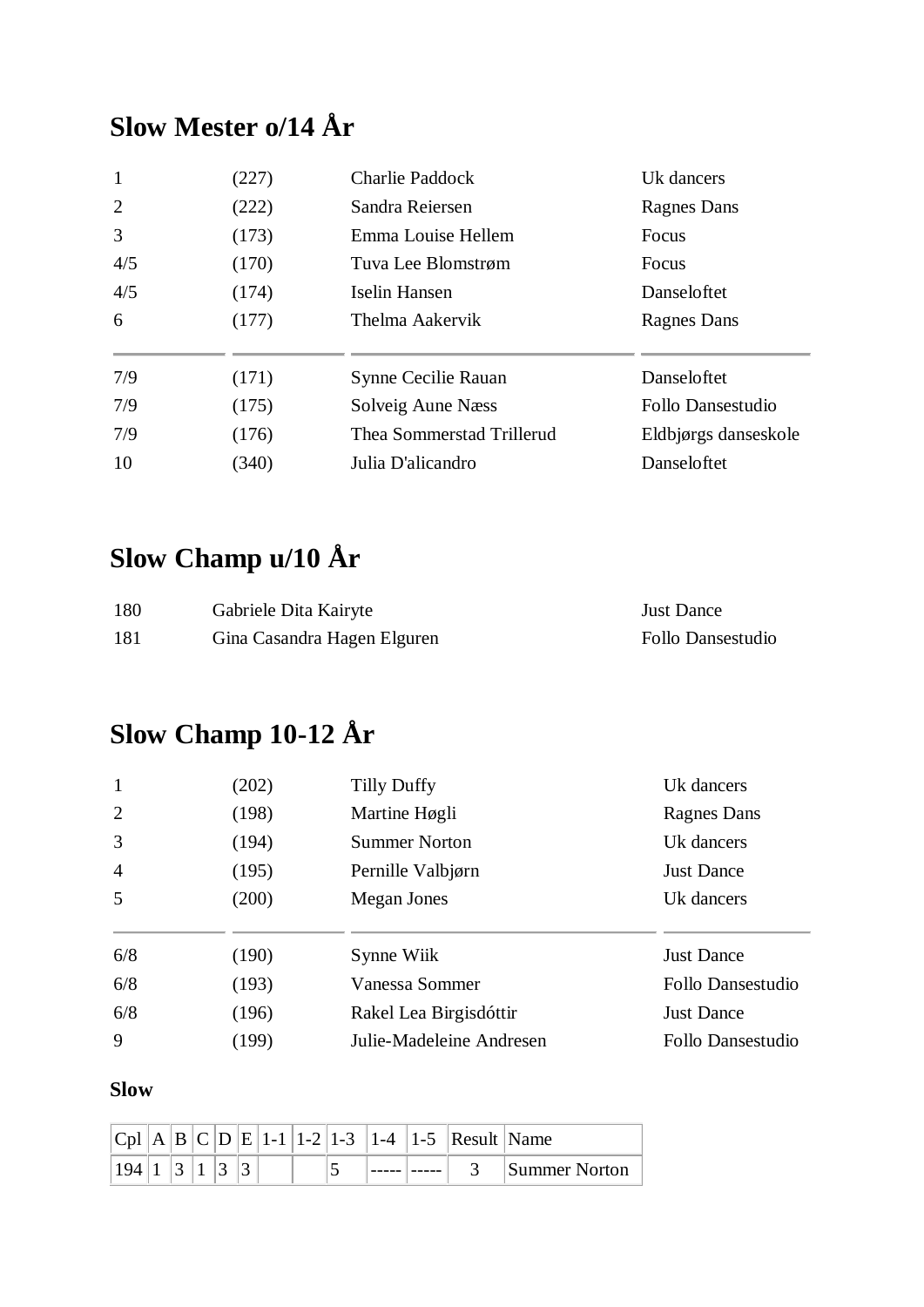| $195 \mid 4 \mid 4 \mid 5 \mid 5 \mid 4$ |  |             |                               |  |  |  | Pernille Valbjørn  |
|------------------------------------------|--|-------------|-------------------------------|--|--|--|--------------------|
| $198$ 3 2 4 2 1                          |  |             |                               |  |  |  | Martine Høgli      |
| $ 200 $ 5   5   2   4                    |  |             |                               |  |  |  | <b>Megan Jones</b> |
| 202 2                                    |  | $ 3\rangle$ | $\vert 1 \vert \vert 2 \vert$ |  |  |  | Tilly Duffy        |

| Cpl |                             |                       | Slow   Total   Result |                      |
|-----|-----------------------------|-----------------------|-----------------------|----------------------|
| 194 | 3                           | 3                     | 3                     | <b>Summer Norton</b> |
| 195 | 4                           | 4                     | 4                     | Pernille Valbjørn    |
| 198 | $\mathcal{D}_{\mathcal{L}}$ | $\mathcal{D}_{\cdot}$ | 2                     | Martine Høgli        |
| 200 | 5                           | 5                     | 5                     | Megan Jones          |
| 202 |                             |                       |                       | <b>Tilly Duffy</b>   |

# **Slow Champ 12-14 År**

| 1              | (212) | Rosie Barker           | Uk dancers        |
|----------------|-------|------------------------|-------------------|
| 2              | (262) | Lucy Saville           | Uk dancers        |
| $\overline{3}$ | (216) | Marikken Triana Hellem | Focus             |
| $\overline{4}$ | (214) | Hanna Dunvoll          | Focus             |
| 5              | (263) | Ingeborg Grimsbo       | Focus             |
| 6              | (215) | Ronja Engtrø           | <b>Just Dance</b> |
|                |       |                        |                   |
| 7              | (213) | Hedda Alexandra Sund   | <b>Just Dance</b> |
| 8              | (211) | Linnea Halvorsen       | Focus             |

### **Slow**

| Cpl | A B         |                |                |                |                |   |   |   |   | $ C D E 1-1 1-2 1-3 1-4 1-5 1-6 Result Name$ |                        |
|-----|-------------|----------------|----------------|----------------|----------------|---|---|---|---|----------------------------------------------|------------------------|
| 212 |             |                |                | 1              |                | 5 |   |   |   |                                              | <b>Rosie Barker</b>    |
| 214 | $2^{\circ}$ | 6              | $\overline{A}$ | $\overline{4}$ | 5              |   |   | 3 |   | 4                                            | Hanna Dunvoll          |
| 215 | 6           | $\overline{4}$ | 5              | 3              | 6              |   |   |   | 3 | 6                                            | Ronja Engtrø           |
| 216 | 5           | 3              | 12             | 6              | $\overline{2}$ |   | 3 |   |   | 3                                            | Marikken Triana Hellem |
| 262 | 3           | $\overline{2}$ | 3              | $\overline{2}$ | 3              |   |   |   |   | 2                                            | Lucy Saville           |
| 263 | 4           | 5              | 6              | 5              | $\overline{4}$ |   |   |   | 4 |                                              | Ingeborg Grimsbo       |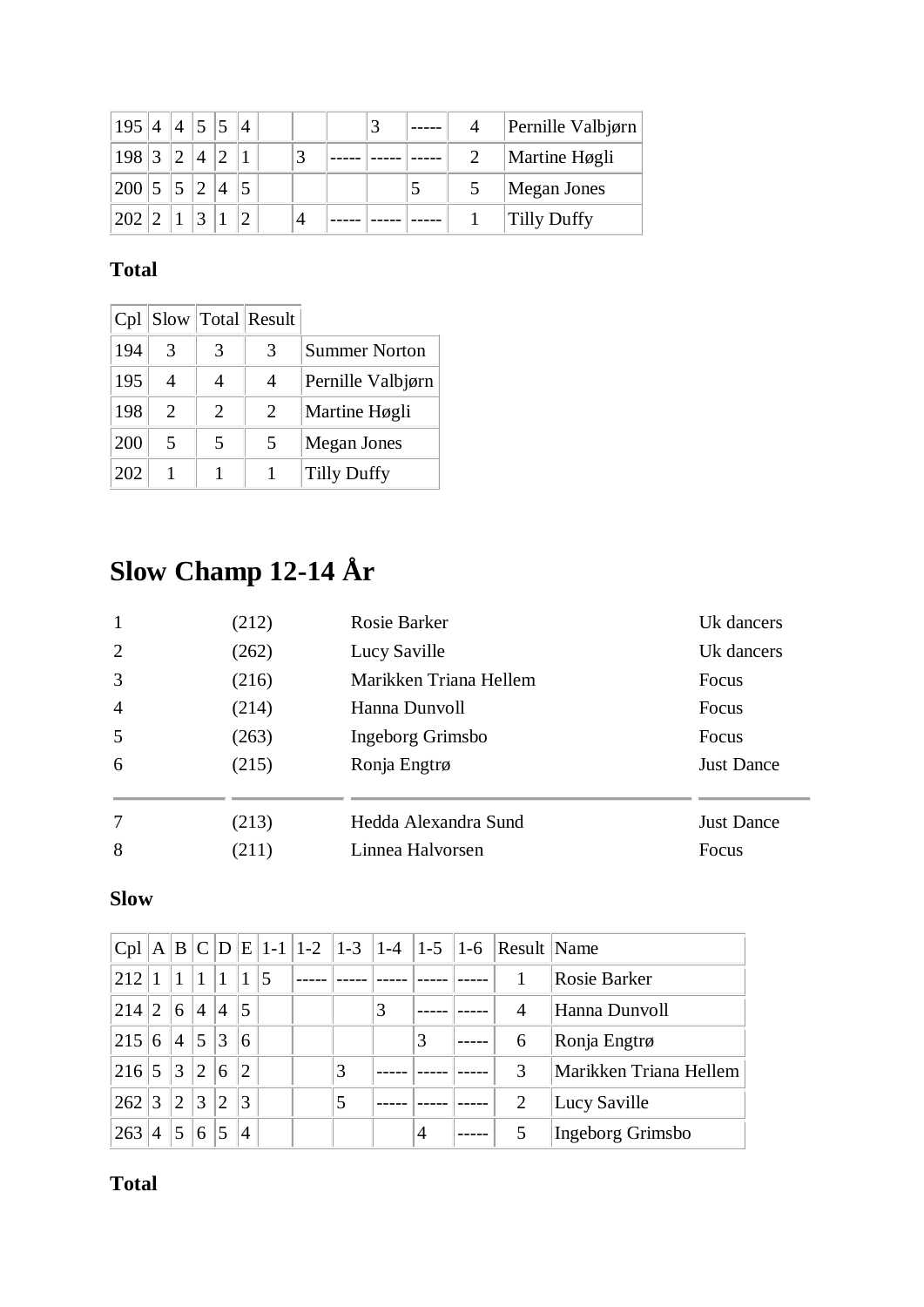| Cpl |                       |                             | Slow   Total   Result |                        |
|-----|-----------------------|-----------------------------|-----------------------|------------------------|
| 212 |                       |                             |                       | Rosie Barker           |
| 214 | 4                     |                             | 4                     | Hanna Dunvoll          |
| 215 | 6                     | 6                           | 6                     | Ronja Engtrø           |
| 216 | 3                     | 3                           | 3                     | Marikken Triana Hellem |
| 262 | $\mathcal{D}_{\cdot}$ | $\mathcal{D}_{\mathcal{L}}$ | 2                     | Lucy Saville           |
| 263 | 5                     | 5                           | 5                     | Ingeborg Grimsbo       |

# **Slow Champ 14-16 År**

|                | (226) | Moa L. Skofterud             | Follo Dansestudio |
|----------------|-------|------------------------------|-------------------|
| 2              | (223) | Helene Engtrø                | <b>Just Dance</b> |
| 3              | (221) | Madelen Karlsen              | Follo Dansestudio |
| $\overline{A}$ | (220) | Amalie Egeberg Hvål          | Ragnes Dans       |
| 5              | (225) | Maria Carolina Lysell Larsen | Ragnes Dans       |
|                |       |                              |                   |

### **Slow**

|     |             |                |                |                |                |   |   |   | $ Cpl A B C D E 1-1 1-2 1-3 1-4 1-5 Result Name$ |                              |
|-----|-------------|----------------|----------------|----------------|----------------|---|---|---|--------------------------------------------------|------------------------------|
| 220 | 4           | $\overline{4}$ | 3              | $\overline{A}$ | 3              |   |   |   | 4                                                | Amalie Egeberg Hvål          |
| 221 | 5           | 3              | $\overline{4}$ | 3              | $\overline{2}$ |   | 3 |   | 3                                                | Madelen Karlsen              |
| 223 | $2^{\circ}$ | $^{\circ}2$    | $^{\prime}2$   | $^{\prime}2$   | $\overline{4}$ | 4 |   |   |                                                  | Helene Engtrø                |
| 225 | 3           | 5              | 5              | 5              | 5              |   |   | 5 | 5                                                | Maria Carolina Lysell Larsen |
| 226 |             |                |                |                |                |   |   |   |                                                  | Moa L. Skofterud             |

| Cpl  |                             |   | $S$ low   Total   Result |                              |
|------|-----------------------------|---|--------------------------|------------------------------|
| 220  | 4                           | 4 | 4                        | Amalie Egeberg Hvål          |
| 22.1 | 3                           | 3 | 3                        | Madelen Karlsen              |
| 223  | $\mathcal{D}_{\mathcal{L}}$ | 2 | 2                        | Helene Engtrø                |
| 225  | 5                           |   | 5                        | Maria Carolina Lysell Larsen |
| 226  |                             |   |                          | Moa L. Skofterud             |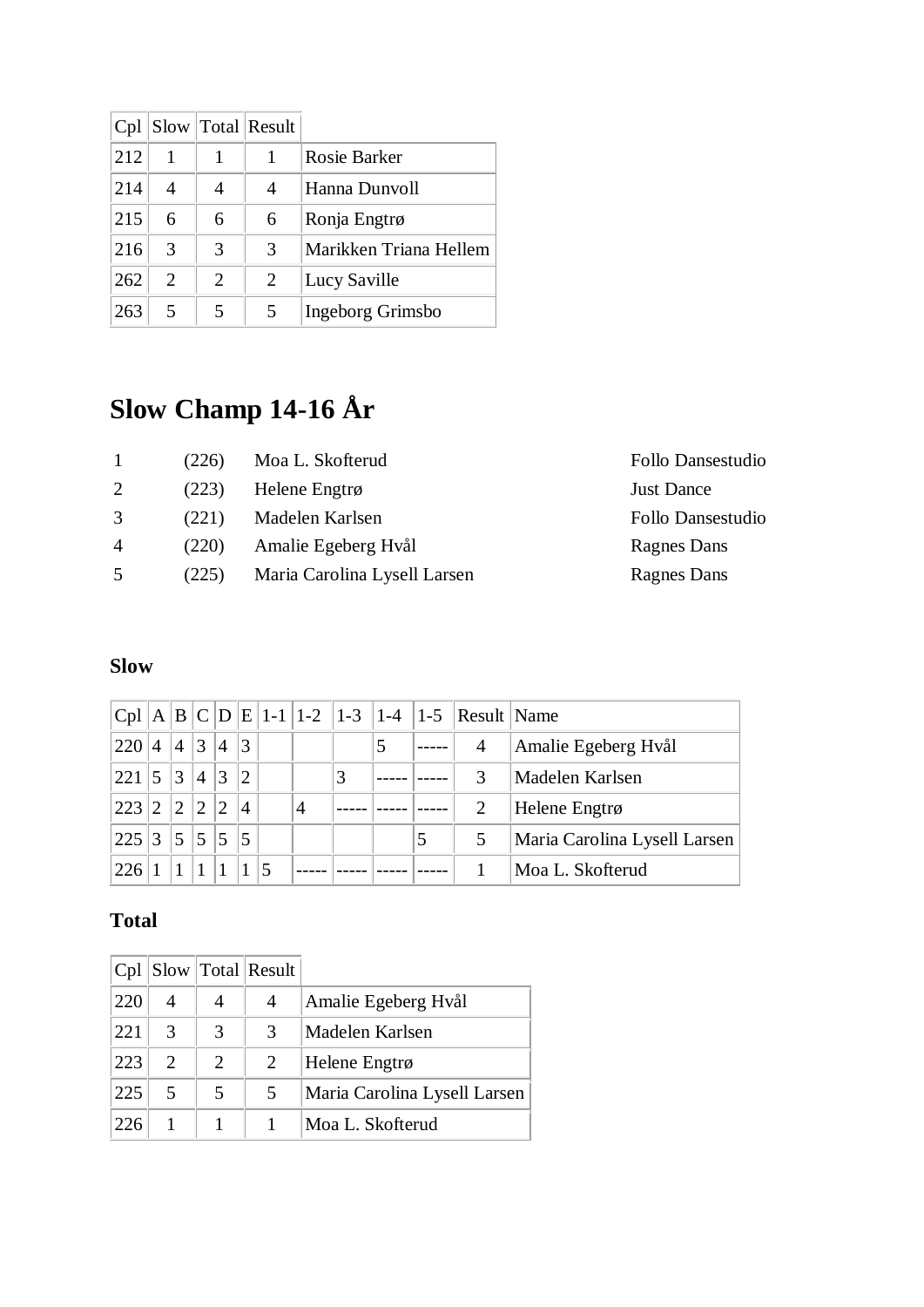## **Slow Champ o/16 År**

| 1              | (231) | Angelina Yttereng            | Focus |
|----------------|-------|------------------------------|-------|
| 2              | (233) | Ine Grøterud                 | Eldbj |
| 3              | (232) | Stine Halvorsen Teigland     | Ragne |
| $\overline{4}$ | (234) | Emma Scott Langevei          | Ragne |
| 5              | (235) | Malin Lauritzen              | Focus |
| 6              | (172) | <b>Emely Vorvik Børresen</b> | Ragne |
|                |       |                              |       |

Eldbjørgs danseskole Ragnes Dans Ragnes Dans Ragnes Dans

#### **Slow**

| Cpl |                | A B            |             | C D            |                | $ E $ 1-1  1-2  1-3  1-4  1-5  1-6 |           |   |   |   | Result Name    |                          |
|-----|----------------|----------------|-------------|----------------|----------------|------------------------------------|-----------|---|---|---|----------------|--------------------------|
| 172 | 4              | 6              | $2^{\circ}$ | 6              | 6              |                                    |           |   |   | 5 | 6              | Emely Vorvik Børresen    |
| 231 |                | $\overline{4}$ | 3           | 1              | $\overline{2}$ | 3(4)                               | $\vert 4$ |   |   |   |                | Angelina Yttereng        |
| 232 | 6              | $\overline{2}$ | 4           | 3              | 3              |                                    | 3         |   |   |   | 3              | Stine Halvorsen Teigland |
| 233 | 5              | $\mathbf{1}$   | 5           | $ 2\rangle$    |                | 3(4)                               | $\vert 3$ |   |   |   | $\overline{2}$ | Ine Grøterud             |
| 234 | $\overline{2}$ | 3              | 6           | $\overline{4}$ | $\overline{4}$ |                                    |           | 4 |   |   | $\overline{4}$ | Emma Scott Langevei      |
| 235 | 3              | 5              | 1           | 5              | 5              |                                    |           |   | 5 |   |                | Malin Lauritzen          |

#### **Total**

| Cpl |                |                         | Slow   Total   Result |                                 |
|-----|----------------|-------------------------|-----------------------|---------------------------------|
| 172 | 6              | 6                       | 6                     | <b>Emely Vorvik Børresen</b>    |
| 231 |                |                         |                       | Angelina Yttereng               |
| 232 | 3              | 3                       | 3                     | <b>Stine Halvorsen Teigland</b> |
| 233 | $\mathfrak{D}$ | 2                       | 2                     | Ine Grøterud                    |
| 234 | 4              | 4                       | 4                     | Emma Scott Langevei             |
| 235 | 5              | $\overline{\mathbf{5}}$ | 5                     | <b>Malin Lauritzen</b>          |

# **Slow Elite 10-12 År**

|                | (242) | Ella May Hill          | Uk dancers |
|----------------|-------|------------------------|------------|
|                | (245) | Kaja Rosseland         | Focus      |
| 3              | (241) | Sophia Louise Andresen | Focus      |
| $\overline{4}$ | (248) | Ruby Haddock           | Uk dancers |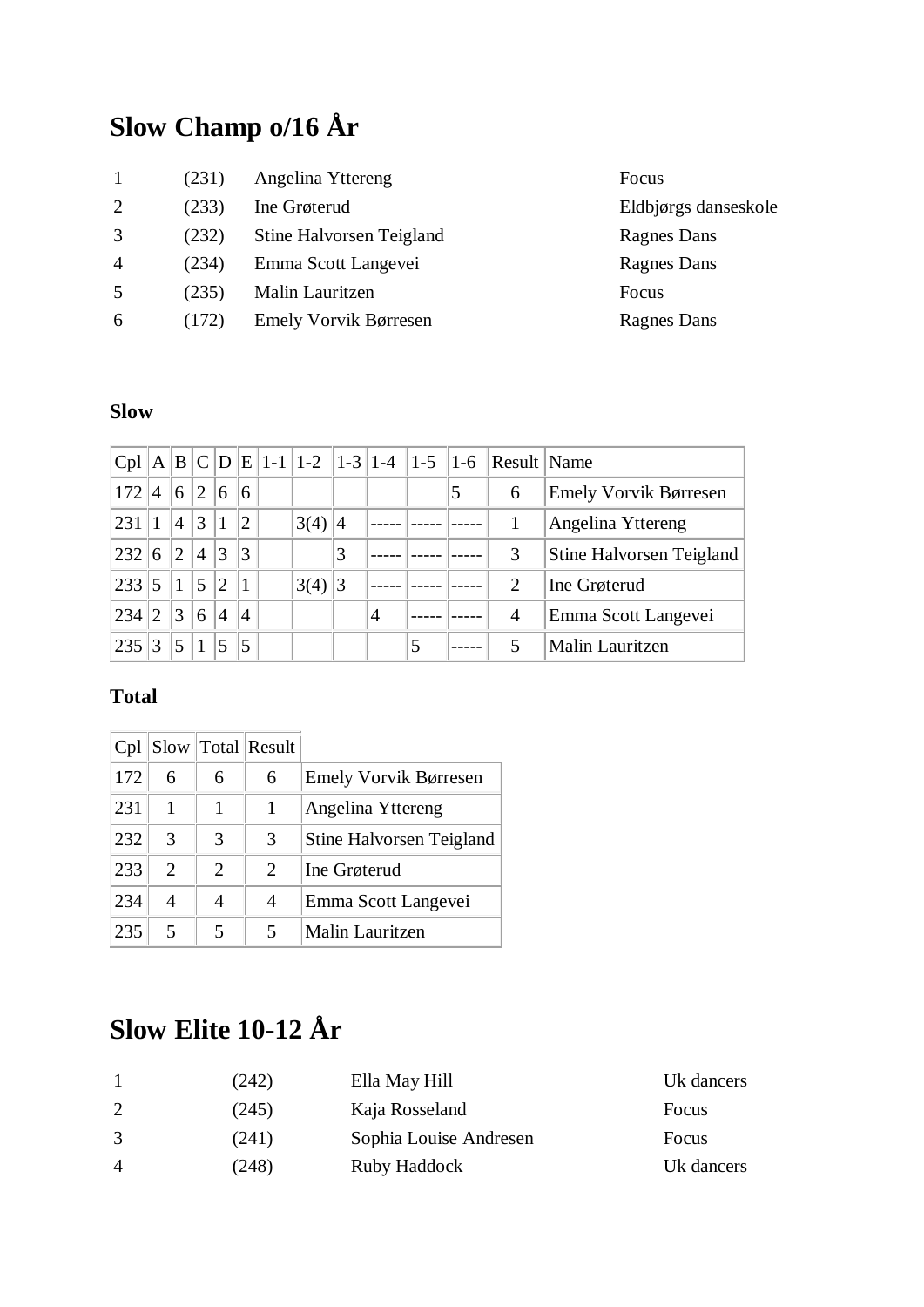| 5 | (247) | Tia-Chantel Filberg      | Focus             |
|---|-------|--------------------------|-------------------|
| 6 | (246) | Troja S. Brenden         | Ragnes Dans       |
|   |       |                          |                   |
| 7 | (244) | Mille Rugsveen Nyhus     | <b>Just Dance</b> |
| 8 | (243) | Desirè Catinka Michelsen | Follo Dansestudio |
| 9 | (240) | Mina Rugsveen Nyhus      | <b>Just Dance</b> |

### **Final**

#### **Slow**

| Cpl |              |                |                |                |                 |                |      |   |   | A  B  C  D  E   1-1   1-2   1-3   1-4   1-5   1-6   Result   Name |                        |
|-----|--------------|----------------|----------------|----------------|-----------------|----------------|------|---|---|-------------------------------------------------------------------|------------------------|
| 241 | $^{\prime}2$ | $\overline{4}$ | 3              | 1              | $\overline{5}$  |                | 3(6) |   |   | 3                                                                 | Sophia Louise Andresen |
| 242 |              | 1              | 1              | 6              | $\vert$ 1       | $\overline{A}$ |      |   |   |                                                                   | Ella May Hill          |
| 245 | 5            | $\overline{2}$ | $\overline{2}$ | 3              | 3               |                | 4    |   |   | 2                                                                 | Kaja Rosseland         |
| 246 | 6            | 6              | 5              | $\overline{4}$ | $6\overline{6}$ |                |      |   | 5 | 6                                                                 | Troja S. Brenden       |
| 247 | 4            | 5              | $\overline{4}$ | 5              | $\overline{2}$  |                |      | 3 |   | 5                                                                 | Tia-Chantel Filberg    |
| 248 | 3            | 3              | 6              | $\overline{2}$ | $\overline{4}$  |                | 3(8) |   |   | $\overline{4}$                                                    | Ruby Haddock           |

### **Total**

| Cpl |                             |                             | $S$ low $T$ otal Result |                        |
|-----|-----------------------------|-----------------------------|-------------------------|------------------------|
| 241 | 3                           | 3                           | 3                       | Sophia Louise Andresen |
| 242 |                             |                             |                         | Ella May Hill          |
| 245 | $\mathcal{D}_{\mathcal{L}}$ | $\mathcal{D}_{\mathcal{L}}$ | 2                       | Kaja Rosseland         |
| 246 | 6                           | 6                           | 6                       | Troja S. Brenden       |
| 247 | 5                           | $\overline{\phantom{1}}$    | 5                       | Tia-Chantel Filberg    |
| 248 | 4                           |                             | 4                       | Ruby Haddock           |

## **Slow Elite 12-14 År**

| Ragnes Dans |
|-------------|
|             |
|             |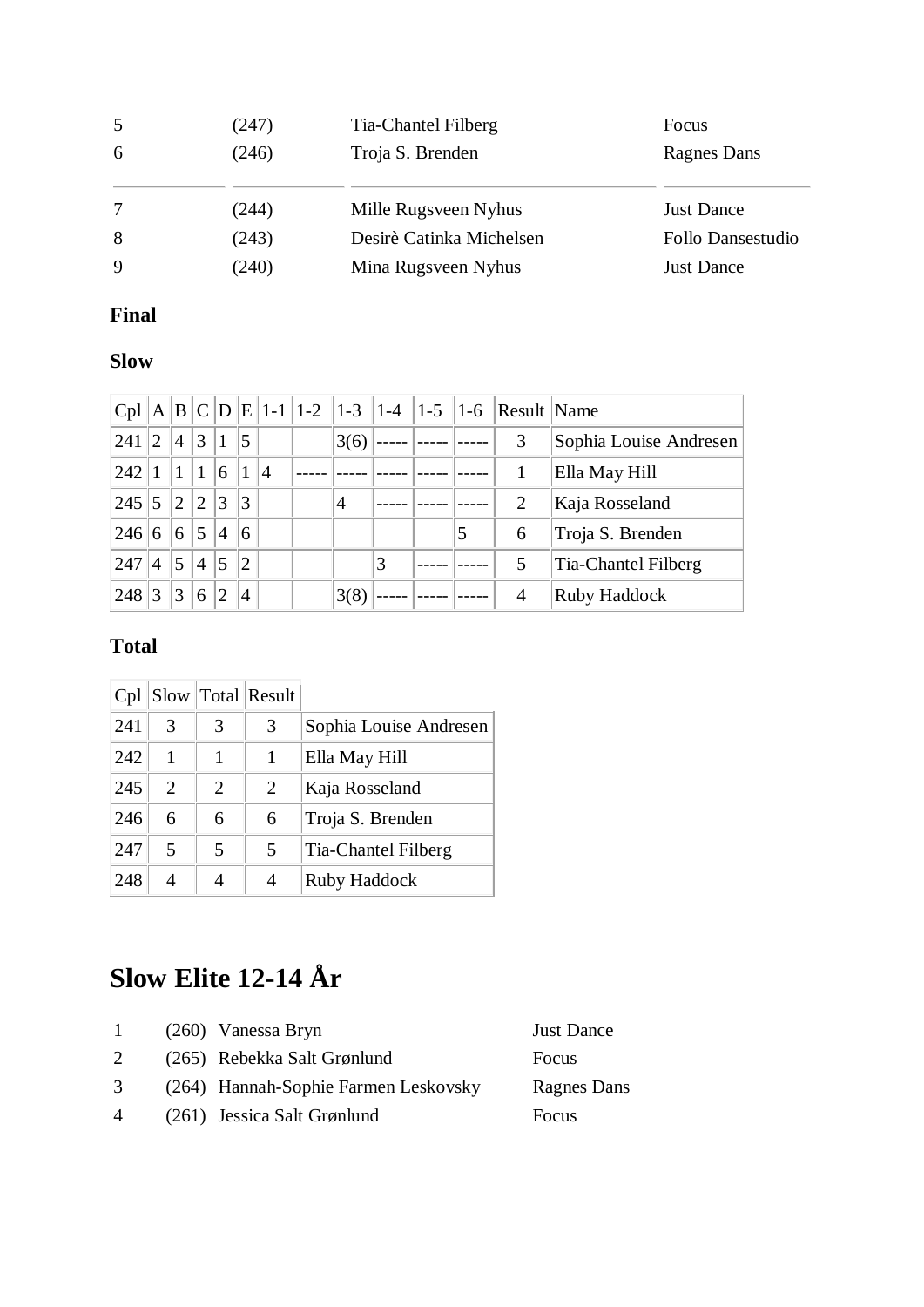### **Slow**

|       |                 |                |   |                |                |   |   | $ Cpl A B C D E 1-1 1-2 1-3 1-4 Result Name$ |                                |
|-------|-----------------|----------------|---|----------------|----------------|---|---|----------------------------------------------|--------------------------------|
| 260 1 |                 |                |   |                |                |   |   |                                              | Vanessa Bryn                   |
| 261   | $^{\dagger}4$ . | $\overline{4}$ | 4 | 14             | $\overline{4}$ |   | 5 |                                              | Jessica Salt Grønlund          |
| 264   | $ 3\rangle$     | 12             | 2 | $\mathbf{13}$  | $\mathcal{R}$  |   |   |                                              | Hannah-Sophie Farmen Leskovsky |
| 265 2 |                 | 3              | 3 | $\overline{2}$ | $\mathcal{D}$  | 3 |   |                                              | Rebekka Salt Grønlund          |

#### **Total**

|     |               |   | $ Cpl $ Slow $ Total $ Result |                                |
|-----|---------------|---|-------------------------------|--------------------------------|
| 260 |               |   |                               | Vanessa Bryn                   |
| 261 |               | 4 | 4                             | Jessica Salt Grønlund          |
| 264 | $\mathcal{R}$ | 3 | 3                             | Hannah-Sophie Farmen Leskovsky |
| 265 |               | 2 |                               | Rebekka Salt Grønlund          |

## **Slow Elite 14-16 År**

| 1              | (270) | Emilie Bekken                 | Follo Dansestudio |
|----------------|-------|-------------------------------|-------------------|
| $\overline{2}$ | (350) | Nadia Nazifi                  | Ragnes Dans       |
| 3              | (278) | Arwen Heia-Sannerholt         | Ragnes Dans       |
| $\overline{4}$ | (274) | Ingrid Høiseth Fristad        | Ragnes Dans       |
| 5              | (276) | Minnie Fischer Eriksen        | Follo Dansestudio |
| 6              | (275) | Julie Lunde                   | Danseloftet       |
| 7/11           | (271) | Christina Øvrebø Presthus     | Focus             |
| 7/11           | (272) | Nora Aarum                    | Follo Dansestudio |
| 7/11           | (273) | Milla Marie Haugen            | Focus             |
| 7/11           | (277) | Eline Lundsten                | Focus             |
| 7/11           | (279) | Celine Isabella Hagen Elguren | Follo Dansestudio |
| 12             | (224) | Andrine Nordbøe Brøndbo       | Focus             |

### **Final**

|  |  |  |  |  |  | $ C_{D} $ A $ B $ $C$ $ D $ $E$   1-1   1-2   1-3   1-4   1-5   1-6   Result   Name |  |
|--|--|--|--|--|--|-------------------------------------------------------------------------------------|--|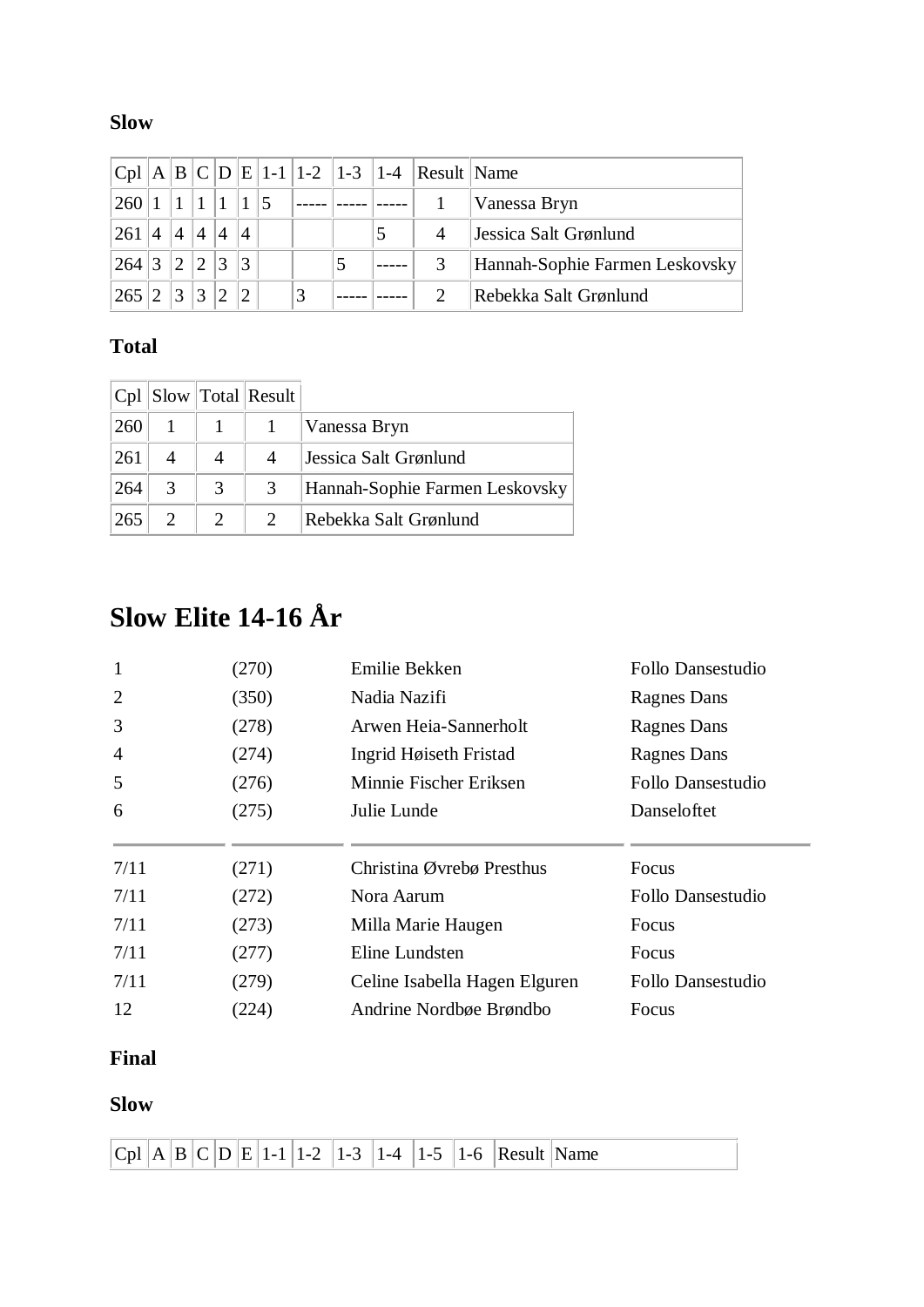| 270 1       |     | $ 1\rangle$   |   | 2 1 1           |                | 14 |   |   |   |                | Emilie Bekken          |
|-------------|-----|---------------|---|-----------------|----------------|----|---|---|---|----------------|------------------------|
| 274         | 4 5 |               | 4 | $\vert 4 \vert$ | 6              |    |   |   |   | $\overline{4}$ | Ingrid Høiseth Fristad |
| 275 5 6 3   |     |               |   | 6               | $\overline{4}$ |    |   |   | 3 | 6              | Julie Lunde            |
| 276 6       |     |               |   | 4 5 5 5         |                |    |   |   | 4 | 5              | Minnie Fischer Eriksen |
| $278$  2  3 |     |               | 6 | $\overline{3}$  | 3              |    |   | 4 |   | 3              | Arwen Heia-Sannerholt  |
| 350         |     | $\mathcal{D}$ |   |                 | $\mathfrak{D}$ |    | 4 |   |   |                | Nadia Nazifi           |

| Cpl |   |   | Slow   Total   Result |                        |
|-----|---|---|-----------------------|------------------------|
| 270 | 1 |   |                       | Emilie Bekken          |
| 274 | 4 |   | 4                     | Ingrid Høiseth Fristad |
| 275 | 6 | 6 | 6                     | Julie Lunde            |
| 276 | 5 | 5 | 5                     | Minnie Fischer Eriksen |
| 278 | 3 | 3 | 3                     | Arwen Heia-Sannerholt  |
| 350 | 2 | 2 | 2                     | Nadia Nazifi           |

# **Slow Elite 16-18 År**

| $\mathbf{1}$   | (293) | Anine Rugsveen         | <b>Just Dance</b> |
|----------------|-------|------------------------|-------------------|
| 2              | (290) | Valerie Bryn           | <b>Just Dance</b> |
| 3              | (292) | Mille Thoresen         | Ragnes Dans       |
| $\overline{4}$ | (297) | Emma Jørgensen         | Follo Dansestudio |
| 5              | (295) | Meline Solem           | Danseloftet       |
| 6              | (291) | Live Sofie Vollum Dahl | Focus             |
| $\overline{7}$ | (298) | Sofie Thoresen         | Ragnes Dans       |
| 8              | (294) | Sofie Pedersen Hytten  | <b>Just Dance</b> |
| 9/10           | (230) | Andrine Kruge Bjerke   | Ragnes Dans       |
| 9/10           | (296) | <b>Martine Anvik</b>   | Ragnes Dans       |

#### **Final**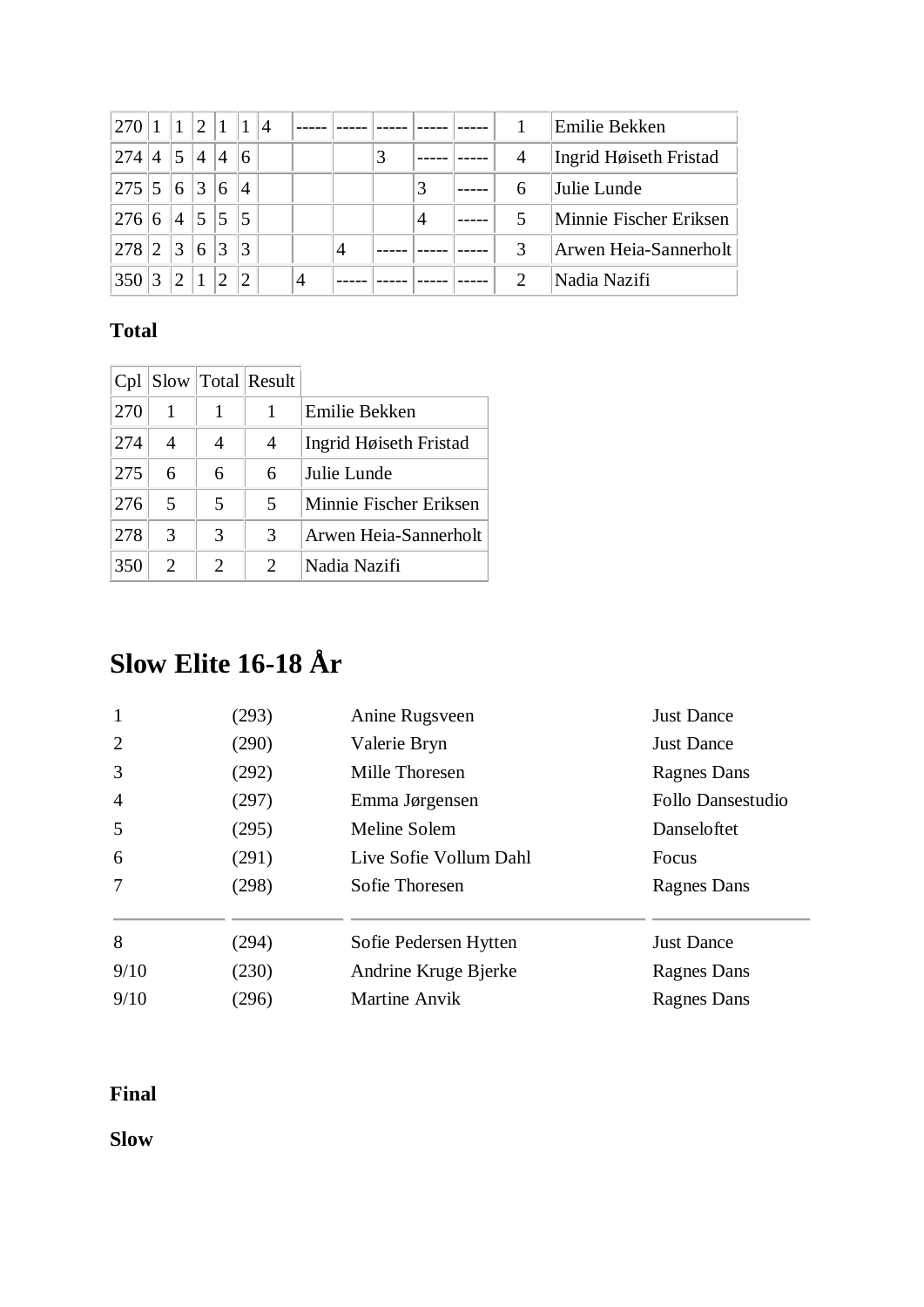| Cpl |                |                |                |                |   |   | A   B   C   E   1-1   1-2   1-3   1-4   1-5 | $ 1-6 $ | $ 1-7 $ | Result Name    |                        |
|-----|----------------|----------------|----------------|----------------|---|---|---------------------------------------------|---------|---------|----------------|------------------------|
| 290 |                | 3              | $\overline{2}$ | 3              |   | 4 |                                             |         |         | 2              | Valerie Bryn           |
| 291 | 6              | 2              | 7              | $\overline{4}$ |   |   |                                             | 3       |         | 6              | Live Sofie Vollum Dahl |
| 292 | $2^{\circ}$    | $\overline{7}$ | 5              | 2              |   |   | 3(9)                                        |         |         | 3              | Mille Thoresen         |
| 293 | 3              | $\mathbf{1}$   | 1              |                | 3 |   |                                             |         |         |                | Anine Rugsveen         |
| 295 | 5              | 6              | $\overline{4}$ | 6              |   |   |                                             | 4       |         | 5              | Meline Solem           |
| 297 | $\overline{A}$ | $\overline{4}$ | 6              | 5              |   |   | 3(13)                                       |         |         | $\overline{4}$ | Emma Jørgensen         |
| 298 |                | 5              | 3              | 7              |   |   |                                             |         | 4       | 7              | Sofie Thoresen         |

| Cpl |   |   | Slow   Total   Result |                        |
|-----|---|---|-----------------------|------------------------|
| 290 | 2 | 2 | 2                     | Valerie Bryn           |
| 291 | 6 | 6 | 6                     | Live Sofie Vollum Dahl |
| 292 | 3 | 3 | 3                     | Mille Thoresen         |
| 293 | 1 | 1 | 1                     | Anine Rugsveen         |
| 295 | 5 | 5 | 5                     | Meline Solem           |
| 297 | 4 | 4 | 4                     | Emma Jørgensen         |
| 298 | 7 |   |                       | Sofie Thoresen         |

# **Slow Elite o/18 År**

| $\overline{1}$ | (310) | Christina Engebretsen   | <b>Just Dance</b> |
|----------------|-------|-------------------------|-------------------|
| 2              | (314) | <b>Bethaney Kimpton</b> | Uk dancers        |
| 3              | (312) | Emilie Hansen-Nymoen    | Follo Dansestudio |
| $\overline{4}$ | (311) | Ea Victoria Tefre       | Follo Dansestudio |
| .5             | (360) | Cathrine Breivik Østnes | Focus             |

| <b>Just Dance</b>        |
|--------------------------|
| <b>Uk</b> dancers        |
| <b>Follo Dansestudio</b> |
| Follo Dansestudio        |
| Focus                    |

|       |                |                 |                 |               |                             |    |   |   |   | Cpl   A   B   C   D   E   1-1   1-2   1-3   1-4   1-5   Result   Name |                         |
|-------|----------------|-----------------|-----------------|---------------|-----------------------------|----|---|---|---|-----------------------------------------------------------------------|-------------------------|
| 310   |                | $\mathbf{1}$    | $ 2\rangle$     | $\mathbf{1}$  | 3                           | 13 |   |   |   |                                                                       | Christina Engebretsen   |
| 311 l | $\overline{4}$ | $\overline{4}$  | $\vert 4 \vert$ | 4             | $\overline{A}$              |    |   |   |   |                                                                       | Ea Victoria Tefre       |
| 312 3 |                | $\vert 3 \vert$ | 3 5             |               | $\overline{5}$              |    |   | 3 |   | 3                                                                     | Emilie Hansen-Nymoen    |
| 314 2 |                | $\overline{2}$  | 11              | $\mathcal{D}$ |                             |    | 5 |   |   |                                                                       | <b>Bethaney Kimpton</b> |
| 360   |                | 5 <sup>5</sup>  | 15              | 3             | $\mathcal{D}_{\mathcal{A}}$ |    |   |   | 5 |                                                                       | Cathrine Breivik Østnes |